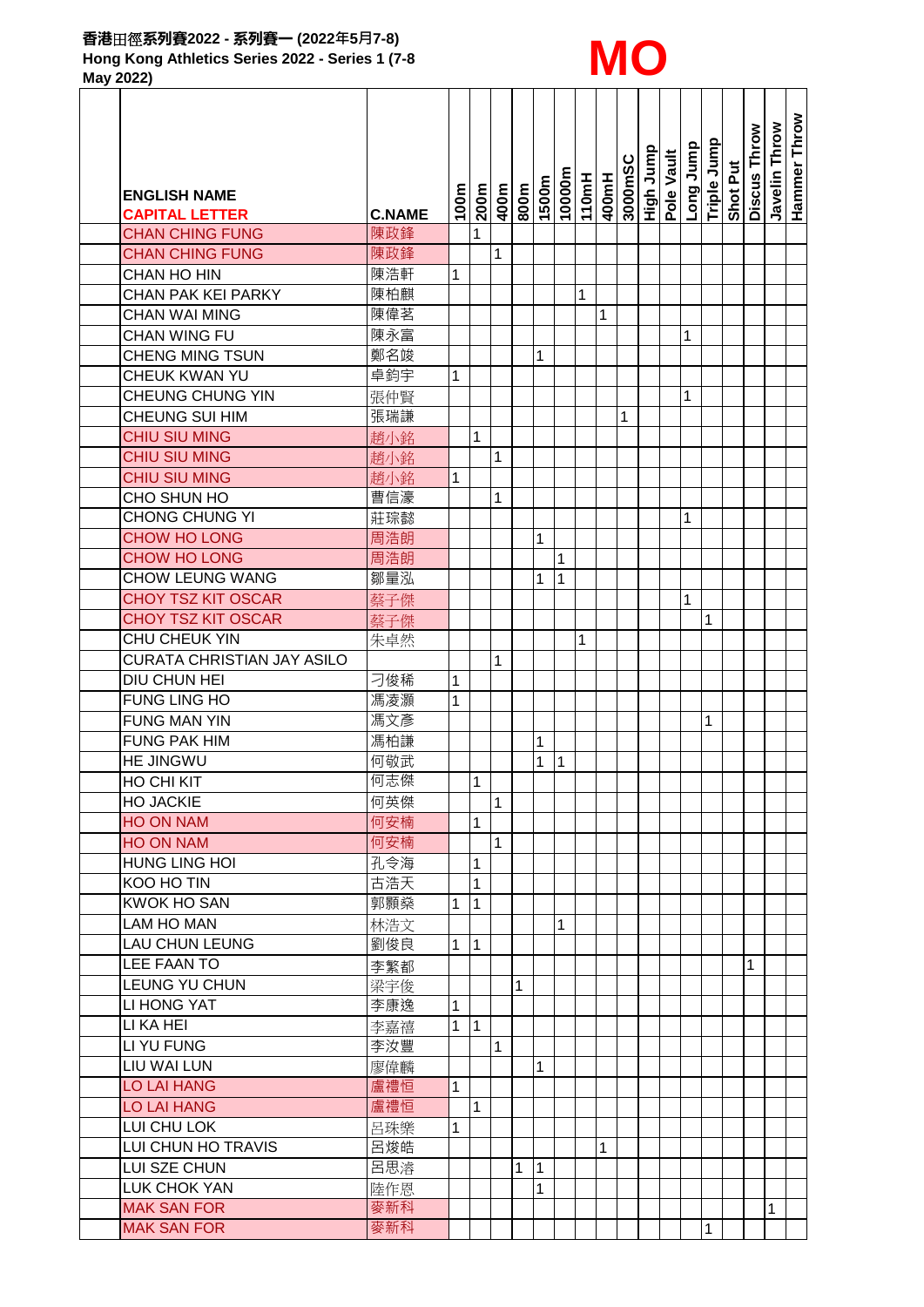

**May 2022)**

|                                              |               |      |              |   |                                           |       |        |       |       |         | High Jump<br>Pole Vault | qunn puol    | Triple Jump |          | Discus Throw | Javelin Throw | Hammer Throw |
|----------------------------------------------|---------------|------|--------------|---|-------------------------------------------|-------|--------|-------|-------|---------|-------------------------|--------------|-------------|----------|--------------|---------------|--------------|
|                                              |               |      |              |   |                                           |       | 10000m | 110mH | 400mH | 3000mSC |                         |              |             | Shot Put |              |               |              |
| <b>ENGLISH NAME</b><br><b>CAPITAL LETTER</b> | <b>C.NAME</b> | 100m | 200m         |   | $\frac{\text{w}{\text{000}}}{\text{max}}$ | 1500m |        |       |       |         |                         |              |             |          |              |               |              |
| <b>MAN HOI MAN SHERMAN</b>                   | 萬凱文           |      |              |   |                                           |       |        |       |       |         |                         |              |             | 1        |              |               |              |
| <b>MOK WAI YIU</b>                           | 莫煒堯           |      |              |   | 1                                         |       |        |       |       | 1       |                         |              |             |          |              |               |              |
| <b>NG CHIT WING</b>                          | 吳哲穎           |      |              |   |                                           |       |        |       |       |         |                         | $\mathbf{1}$ |             |          |              |               |              |
| <b>NG CHIT WING</b>                          | 吳哲穎           |      |              |   |                                           |       |        |       |       |         | 1                       |              |             |          |              |               |              |
| <b>NG WAI CHUN</b>                           | 吳惠俊           | 1    |              |   |                                           |       |        |       |       |         |                         |              |             |          |              |               |              |
| NG WING HO                                   | 吳永濠           |      |              | 1 |                                           |       |        |       |       |         |                         |              |             |          |              |               |              |
| <b>NGAI HO WANG</b>                          | 魏浩弘           |      |              |   |                                           |       |        |       | 1     |         |                         |              |             |          |              |               |              |
| <b>SHUM KAI WANG</b>                         | 岑啟宏           |      |              | 1 |                                           |       |        |       |       |         |                         |              |             |          |              |               |              |
| <b>SHUM WAI PANG</b>                         | 岑瑋鵬           |      |              |   |                                           |       |        |       |       |         |                         |              |             |          |              | 1             |              |
| <b>SIT WAI LOK</b>                           | 薛瑋樂           |      |              |   |                                           |       |        |       |       |         |                         |              |             | 1        | 1            |               |              |
| SO YIN KEN                                   | 蘇賢            | 1    |              |   |                                           |       |        |       |       |         |                         |              |             |          |              |               |              |
| <b>TAM GODWIN</b>                            | 譚躍男           |      |              |   |                                           | 1     | 1      |       |       |         |                         |              |             |          |              |               |              |
| <b>TANG YIK CHUN</b>                         | 鄧亦峻           | 1    |              |   |                                           |       |        |       |       |         |                         |              |             |          |              |               |              |
| <b>TSANG WAI HIN</b>                         | 曾煒軒           | 1    |              |   |                                           |       |        |       |       |         |                         | 1            |             |          |              |               |              |
| <b>TSE CHEUK HIN</b>                         | 謝卓軒           | 1    |              |   |                                           |       |        |       |       |         |                         |              |             |          |              |               |              |
| <b>TSE CHEUK HIN</b>                         | 謝卓軒           |      | 1            |   |                                           |       |        |       |       |         |                         |              |             |          |              |               |              |
| TSE YEE HIN RICO                             | 謝以軒           | 1    |              |   |                                           |       |        |       |       |         |                         |              |             |          |              |               |              |
| TSE YEE HIN RICO                             | 謝以軒           |      | $\mathbf{1}$ |   |                                           |       |        |       |       |         |                         |              |             |          |              |               |              |
| WONG CHEUK HEI HERRY                         | 黃卓熙           | 1    |              |   |                                           |       |        |       |       |         |                         |              |             |          |              |               |              |
| WONG CHUN WAI                                | 黃俊威           |      |              |   |                                           |       |        |       |       |         |                         |              |             |          |              | 1             |              |
| <b>WONG HEI YA</b>                           | 王喜也           |      |              |   | 1                                         |       |        |       |       |         |                         |              |             |          |              |               |              |
| <b>WONG KA LONG</b>                          | 汪嘉朗           |      |              |   |                                           |       |        |       |       |         |                         |              | 1           |          |              |               |              |
| <b>WONG KA NGO</b>                           | 王家傲           | 1    | 1            |   |                                           |       |        |       |       |         |                         |              |             |          |              |               |              |
| WONG KWUN MING BRIAN                         | 黃冠銘           |      |              |   | 1                                         |       |        |       |       |         |                         |              |             |          |              |               |              |
| WONG LOK HEI ADDIS                           | 王珞僖           |      |              |   |                                           |       |        | 1     |       |         |                         |              |             |          |              |               |              |
| <b>WONG TSZ CHUN</b>                         | 黃梓駿           | 1    | 1            |   |                                           |       |        |       |       |         |                         |              |             |          |              |               |              |
| WUN HO YIN                                   | 尹灝弦           |      |              |   | 1                                         |       |        |       |       |         |                         |              |             |          |              |               |              |
| Yau Hin Lun                                  | 邱顯倫           |      |              |   | $\mathbf 1$                               |       |        |       |       |         |                         |              |             |          |              |               |              |
| YEE CHEUK WAI                                | 余卓偉           |      |              | 1 |                                           |       |        |       |       |         |                         |              |             |          |              |               |              |
| YEUNG KAK                                    | 楊格            |      |              |   |                                           |       | 1      |       |       |         |                         |              |             |          |              |               |              |
| YEUNG LOK HEI                                | 楊樂希           |      |              |   |                                           | 1     |        |       |       |         |                         |              |             |          |              |               |              |
| YIU SUI LUN                                  | 姚瑞倫           |      |              |   | 1                                         |       |        |       |       |         |                         |              |             |          |              |               |              |
| YU CHI YEUNG                                 | 余致揚           |      |              |   |                                           |       |        |       |       |         |                         |              |             | 1        |              |               |              |
| <b>YU CHI YEUNG</b>                          | 余致揚           |      |              |   |                                           |       |        |       |       |         |                         |              |             |          | 1            |               |              |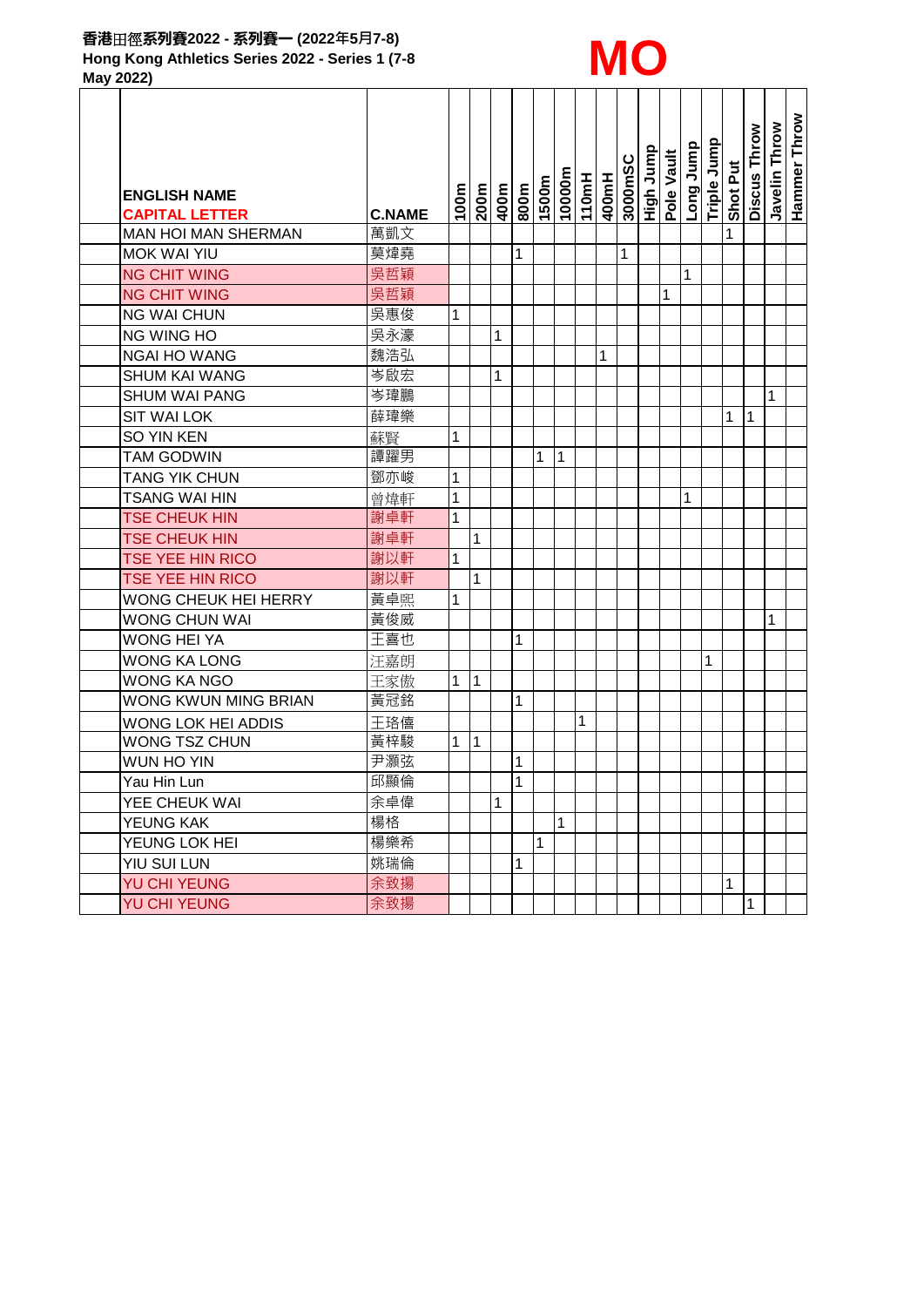# **香港**田徑**系列賽2022 - 系列賽一 (2022年5月7-8) Hong Kong Athletics Series 2022 - Series 1 (7-8**  香港出徑系列費2022 - 系列費<sup>—</sup> (2022年5月7-8)<br>Hong Kong Athletics Series 2022 - Series 1 (7-8 **MU20**<br>May 2022)

| <b>ENGLISH NAME</b>                          |                      | 100m | 200m | 400m | 800m | 1500m | 10000m | 110mH | 400mH | 3000mSC | <b>Allam Anglit</b> | Jump<br>Long | Triple Jump | Shot Put | Throw<br><b>Discus</b> | Javelin Throw |
|----------------------------------------------|----------------------|------|------|------|------|-------|--------|-------|-------|---------|---------------------|--------------|-------------|----------|------------------------|---------------|
| <b>CAPITAL LETTER</b><br><b>CHAN TSZ WAI</b> | <b>C.NAME</b><br>陳子維 | 1    | 1    |      |      |       |        |       |       |         |                     |              |             |          |                        |               |
| <b>GAN JIAWEI</b>                            | 甘嘉威                  |      |      | 1    |      |       |        |       |       |         |                     |              |             |          |                        |               |
| LEUNG CHI LOK                                | 梁智樂                  | 1    |      |      |      |       |        |       |       |         |                     |              |             |          |                        |               |
| <b>LEUNG KA FAI</b>                          | 梁家輝                  | 1    |      |      |      |       |        |       |       |         |                     |              |             |          |                        |               |
| <b>LEUNG SHEUNG LAI</b>                      | 梁常禮                  |      |      | 1    |      |       |        |       |       |         |                     |              |             |          |                        |               |
| <b>LIN MING FU</b>                           | 林銘夫                  |      |      |      |      |       |        |       |       |         |                     | 1            |             |          |                        |               |
| LIU HIU LONG                                 | 廖曉朗                  |      |      |      |      |       |        | 1     |       |         |                     |              |             |          |                        |               |
| <b>TSUI HO TIK</b>                           | 徐浩迪                  |      |      |      |      |       |        | 1     |       |         |                     |              |             |          |                        |               |
| <b>TSUI HO TIK</b>                           | 徐浩迪                  |      |      |      |      |       |        |       | 1     |         |                     |              |             |          |                        |               |
| <b>WONG HONG KIU</b>                         | 黃康僑                  |      |      |      |      |       |        |       | 1     |         |                     |              |             |          |                        |               |
| YEH TSUN WAI                                 | 葉峻瑋                  |      |      |      | 1    |       |        |       |       |         |                     |              |             |          |                        |               |
| YEH TSUN WAI                                 | 葉峻瑋                  |      |      |      |      |       |        |       |       | 1       |                     |              |             |          |                        |               |
| <b>YEH TSUN WAI</b>                          | 葉峻瑋                  |      |      |      |      | 1     |        |       |       |         |                     |              |             |          |                        |               |
| <b>YIU KING SUM</b>                          | 姚敬琛                  |      | 1    |      |      |       |        |       |       |         |                     |              |             |          |                        |               |
| <b>YIU KING SUM</b>                          | 姚敬琛                  |      |      | 1    |      |       |        |       |       |         |                     |              |             |          |                        |               |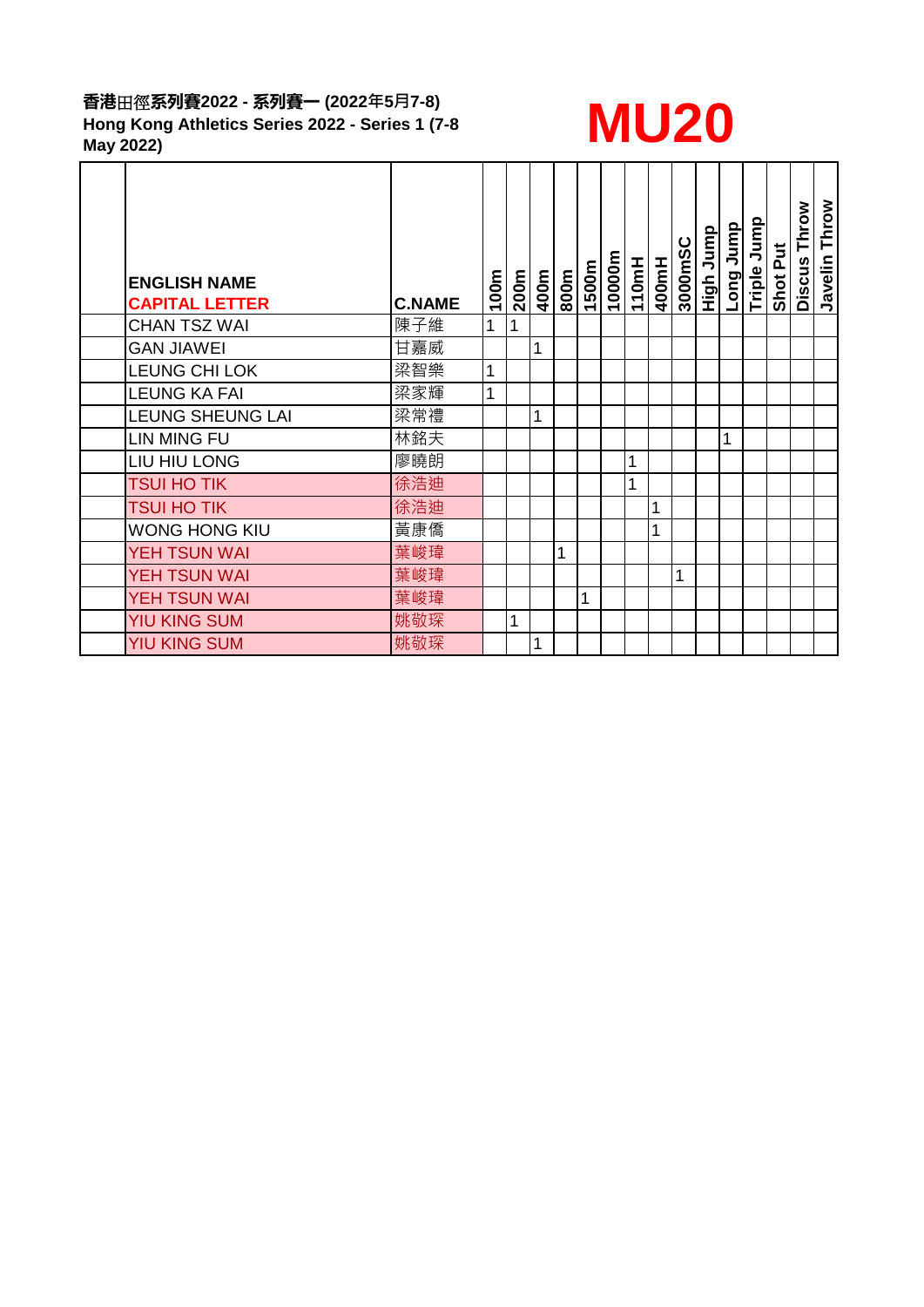## **香港**田徑**系列賽2022 - 系列賽一 (2022年5月7-8) Hong Kong Athletics Series 2022 - Series 1 (7-8**  音港出徑系列費2022 - 系列費<sup>—</sup> (2022年5月7-8)<br>Hong Kong Athletics Series 2022 - Series 1 (7-8 **MU18 MM)**<br>May 2022)



| <b>ENGLISH NAME</b><br><b>CAPITAL LETTER</b> | <b>C.NAME</b> | 100m         | 200m      | 400m | 800m | 1500m       | 10000m | 110mH        | 400mH          | <b>2000mSC</b> | High Jump | dunr Buo | Triple Jump | Shot Put | Discus Throw | Javelin Throw |
|----------------------------------------------|---------------|--------------|-----------|------|------|-------------|--------|--------------|----------------|----------------|-----------|----------|-------------|----------|--------------|---------------|
| <b>CHAN CHUNG HONG</b>                       | 陳頌康           |              |           |      | 1    |             |        |              |                |                |           |          |             |          |              |               |
| <b>CHAN CHUNG HONG</b>                       | 陳頌康           |              |           |      |      | 1           |        |              |                |                |           |          |             |          |              |               |
| <b>CHAN CHUNG HONG</b>                       | 陳頌康           |              |           |      |      |             |        |              |                | 1              |           |          |             |          |              |               |
| <b>CHAN HIN KIU</b>                          | 陳衍橋           |              |           |      |      |             |        |              |                |                |           |          |             | 1        |              |               |
| <b>CHAN HIN KIU</b>                          | 陳衍橋           |              |           |      |      |             |        |              |                |                |           |          |             |          | 1            |               |
| <b>CHAN WUN HEI</b>                          | 陳煥熙           |              |           |      |      |             |        |              | 1              |                |           |          |             |          |              |               |
| <b>CHAN WUN HEI</b>                          | 陳煥熙           |              |           |      | 1    |             |        |              |                |                |           |          |             |          |              |               |
| <b>CHAN WUN HEI</b>                          | 陳煥熙           |              |           |      |      |             |        |              |                | 1              |           |          |             |          |              |               |
| CHENG HO YIN                                 | 鄭豪賢           | $\mathbf{1}$ |           |      |      |             |        |              |                |                |           |          |             |          |              |               |
| <b>CHEUNG WING LOK</b>                       | 張永樂           |              |           |      |      |             |        |              |                |                |           |          | 1           |          |              |               |
| <b>CHU LOK YIN</b>                           | 朱洛言           |              |           | 1    | 1    |             |        |              |                |                |           |          |             |          |              |               |
| <b>HUI TING LOK</b>                          | 許庭樂           |              |           |      |      |             |        |              |                |                |           |          | 1           |          |              |               |
| IP HO LAM                                    | 葉浩林           |              |           |      |      |             |        |              |                |                |           | 1        |             |          |              |               |
| <b>LAU CHUN KAI</b>                          | 劉俊佳           | 1            |           |      |      |             |        |              |                |                |           |          | 1           |          |              |               |
| <b>LAU TSUN SAN</b>                          | 劉浚申           |              |           | 1    |      |             |        |              |                |                |           |          |             |          |              |               |
| <b>LEE CLEMENT</b>                           | 李卓賢           |              |           |      |      |             |        |              |                |                |           |          |             |          | 1            |               |
| <b>LEE CLEMENT</b>                           | 李卓賢           |              |           |      |      |             |        |              |                |                |           |          |             |          |              | 1             |
| <b>LEE LOK HIN</b>                           | 李樂軒           |              |           |      | 1    | $\mathbf 1$ |        |              |                |                |           |          |             |          |              |               |
| <b>LEUNG TZE HIN</b>                         | 梁梓汧           |              |           |      |      |             |        |              |                |                |           |          |             | 1        | 1            |               |
| LI WAI HEI                                   | 李韙希           |              |           | 1    |      |             |        |              |                |                |           |          |             |          |              |               |
| <b>MA MING SUM</b>                           | 馬銘琛           |              |           |      |      |             |        |              |                |                |           |          |             |          |              | 1             |
| <b>MAN HO YIN</b>                            | 文浩然           |              |           |      |      |             |        |              |                |                |           | 1        |             |          |              |               |
| <b>NIP LONG HO ADRIAN</b>                    | 聶朗皓           |              |           | 1    |      |             |        |              |                |                |           |          |             |          |              |               |
| <b>NIP LONG HO ADRIAN</b>                    | 聶朗皓           |              |           |      | 1    |             |        |              |                |                |           |          |             |          |              |               |
| PUN CHIT LAM                                 | 潘哲霖           | $\mathbf 1$  | $\vert$ 1 |      |      |             |        |              |                |                |           |          |             |          |              |               |
| ROEKSASUD RATTAPUM                           | 邱健威           |              |           |      |      |             |        | $\mathbf{1}$ | $\overline{1}$ |                |           |          |             |          |              |               |
| <b>SHUM KAI HO</b>                           | 岑啟豪           |              |           | 1    |      |             |        |              |                |                |           |          |             |          |              |               |
| <b>SHUM KAI HO</b>                           | 岑啟豪           |              | 1         |      |      |             |        |              |                |                |           |          |             |          |              |               |
| TAI MING WO                                  | 戴明和           | 1            |           |      |      |             |        |              |                |                |           |          |             |          |              |               |
| <b>TAI MING WO</b>                           | 戴明和           |              | 1         |      |      |             |        |              |                |                |           |          |             |          |              |               |
| <b>TANG CHUN YEUNG</b>                       | 鄧進楊           |              |           |      |      | 1           |        |              |                | 1              |           |          |             |          |              |               |
| <b>TONG TAK SUM</b>                          | 唐德琛           |              |           |      | 1    |             |        |              |                |                |           |          |             |          |              |               |
| <b>VU YIN CHUNG</b>                          | 胡彥聰           |              |           | 1    |      |             |        |              |                |                |           |          |             |          |              |               |
| <b>WAN SHIU KEI</b>                          | 溫劭祈           |              |           |      |      |             |        |              |                |                |           | 1        |             |          |              |               |
| <b>WONG CHUN FAAT</b>                        | 王震發           |              |           | 1    |      |             |        |              |                |                |           |          |             |          |              |               |
| <b>WONG CHUN LUNG</b>                        | 王震龍           |              |           |      |      |             |        |              |                |                |           | 1        |             |          |              |               |
| <b>WONG HIN FU</b>                           | 黃顯富           |              |           |      | 1    |             |        |              |                |                |           |          |             |          |              |               |
| <b>YIP TIN LONG</b>                          | 葉天朗           | $\mathbf{1}$ |           |      |      |             |        |              |                |                |           |          |             |          |              |               |
| <b>YIP TIN LONG</b>                          | 葉天朗           |              | 1         |      |      |             |        |              |                |                |           |          |             |          |              |               |
| YIU CHO YIN GEORGE                           | 姚佐賢           |              |           |      |      |             |        |              |                |                |           |          |             |          |              |               |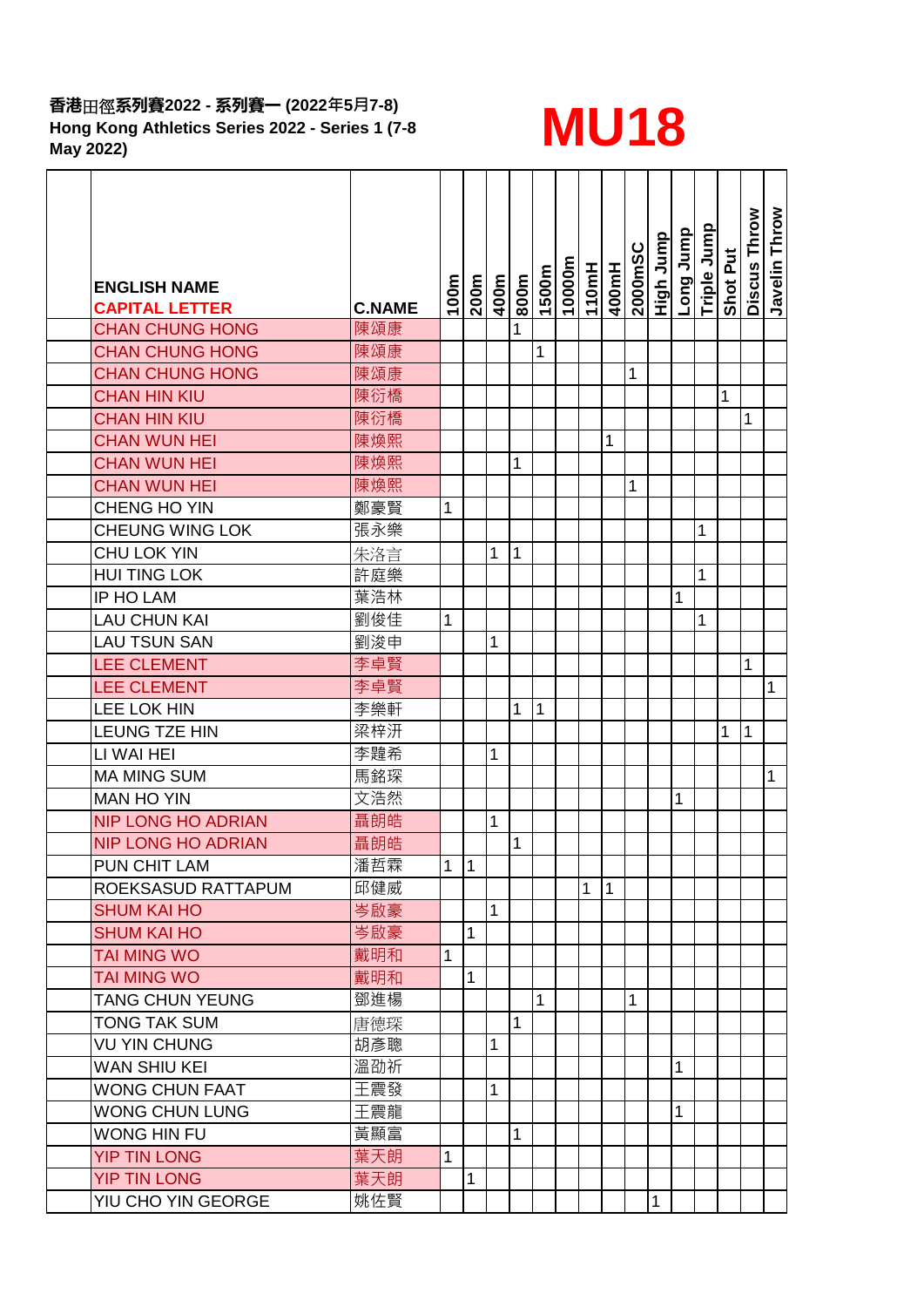### **香港**田徑**系列賽2022 - 系列賽一 (2022年5月7-8) Hong Kong Athletics Series 2022 - Series 1 (7-8 May**  香港出徑系列<del>黄</del>2022 - 系列費一 (2022年5月7-8)<br>Hong Kong Athletics Series 2022 - Series 1 (7-8 May<br>2022)



| <b>ENGLISH NAME</b><br><b>CAPITAL LETTER</b> | <b>C.NAME</b> | 100m         | 200m | 400m | 800m | 1500m | 10000m | 100mH | 400mH | 3000mSC | <u>High Jump</u> | Pole Vault | qunc Buo | Triple Jump | Shot Put | Discus Throw | Javelin Throw | Hammer Throw |
|----------------------------------------------|---------------|--------------|------|------|------|-------|--------|-------|-------|---------|------------------|------------|----------|-------------|----------|--------------|---------------|--------------|
| AU YEUNG HOK KA CLAIRE                       | 歐陽學珈          |              |      |      | 1    |       |        |       |       |         |                  |            |          |             |          |              |               |              |
| <b>CHAN HIU TUNG</b>                         | 陳曉彤           | $\mathbf{1}$ |      |      |      |       |        |       |       |         |                  |            |          |             |          |              |               |              |
| <b>CHAN NGO SHEUNG</b>                       | 陳傲湘           |              |      |      |      |       |        |       |       |         | 1                |            |          |             |          |              |               |              |
| <b>CHAN WING KA</b>                          | 陳穎珈           |              |      |      |      |       |        |       |       |         | 1                |            |          |             |          |              |               |              |
| CHEUNG CHING LAAM PRISCILLA                  | 張靜嵐           |              |      |      |      |       |        |       |       |         | 1                |            |          |             |          |              |               |              |
| <b>CHEUNG KA YEE</b>                         | 張嘉兒           |              |      |      |      |       | 1      |       |       |         |                  |            |          |             |          |              |               |              |
| <b>CHOW KWAN WING</b>                        | 周君穎           |              |      |      |      |       |        |       |       |         | 1                |            |          |             |          |              |               |              |
| FOO HOI YI HEIDI                             | 傅海怡           |              |      |      |      |       |        |       |       |         |                  |            |          |             |          | 1            |               |              |
| HO HIU TUNG                                  | 何曉彤           |              |      |      | 1    |       |        |       |       |         |                  |            |          |             |          |              |               |              |
| <b>HO SHUK LING</b>                          | 何淑玲           | 1            | 1    |      |      |       |        |       |       |         |                  |            |          |             |          |              |               |              |
| <b>KONG CHUN KI</b>                          | 江俊淇           | $\mathbf 1$  |      |      |      |       |        |       |       |         |                  |            |          |             |          |              |               |              |
| <b>LAO WING YAN</b>                          | 劉詠欣           | $\mathbf 1$  |      |      |      |       |        |       |       |         |                  |            |          |             |          |              |               |              |
| <b>LAU HOI SUEN</b>                          | 劉凱漩           | 1            | 1    |      |      |       |        |       |       |         |                  |            |          |             |          |              |               |              |
| <b>LI TSZ FAI</b>                            | 李芷暉           |              |      |      |      |       |        |       | 1     |         |                  |            |          |             |          |              |               |              |
| <b>LITSZFAI</b>                              | 李芷暉           |              |      |      |      |       |        | 1     |       |         |                  |            |          |             |          |              |               |              |
| MOK CHUI YIN KAREN                           | 莫翠然           | $\mathbf{1}$ |      |      |      |       |        |       |       |         |                  |            |          |             |          |              |               |              |
| SHEUNG ON YIN                                | 常安然           | $\mathbf{1}$ |      |      |      |       |        | 1     |       |         |                  |            |          |             |          |              |               |              |
| <b>SHING CHO YAN</b>                         | 盛楚殷           |              |      |      |      |       |        | 1     |       |         |                  |            |          |             |          |              |               |              |
| SIN HOI SUET                                 | 冼愷雪           |              |      |      |      |       |        |       |       |         |                  |            |          |             | 1        |              |               |              |
| TANG CHEUK MAN SERENA                        | 鄧焯文           | 1            |      |      |      |       |        |       |       |         |                  |            |          |             |          |              |               |              |
| TO YUEN KWAN                                 | 杜婉筠           |              |      |      |      |       |        |       |       |         |                  |            |          |             | 1        | $\vert$ 1    |               |              |
| TSE MANG CHI                                 | 謝孟芝           |              |      |      |      |       |        |       |       |         |                  |            |          | 1           |          |              |               |              |
| <b>TSUI KA YAN</b>                           | 崔家欣           |              |      |      |      |       |        |       |       |         |                  |            |          |             |          |              | 1             |              |
| <b>VUT TSZ YING</b>                          | 屈旨盈           |              |      |      |      |       | 1      |       |       |         |                  |            |          |             |          |              |               |              |
| <b>WAN CHEUK PING</b>                        | 尹焯娉           |              |      |      |      |       |        |       |       |         |                  |            |          |             |          |              | 1             |              |
| <b>WONG HIU YAN</b>                          | 汪曉茵           |              |      |      |      |       |        |       |       |         |                  |            | 1        |             |          |              |               |              |
| <b>WONG PUI LING</b>                         | 黃佩玲           |              |      |      |      |       |        |       |       |         |                  |            | 1        |             |          |              |               |              |
| <b>WONG YUEN NAM</b>                         | 黃沅嵐           |              |      |      |      |       |        |       |       |         | 1                |            |          |             |          |              |               |              |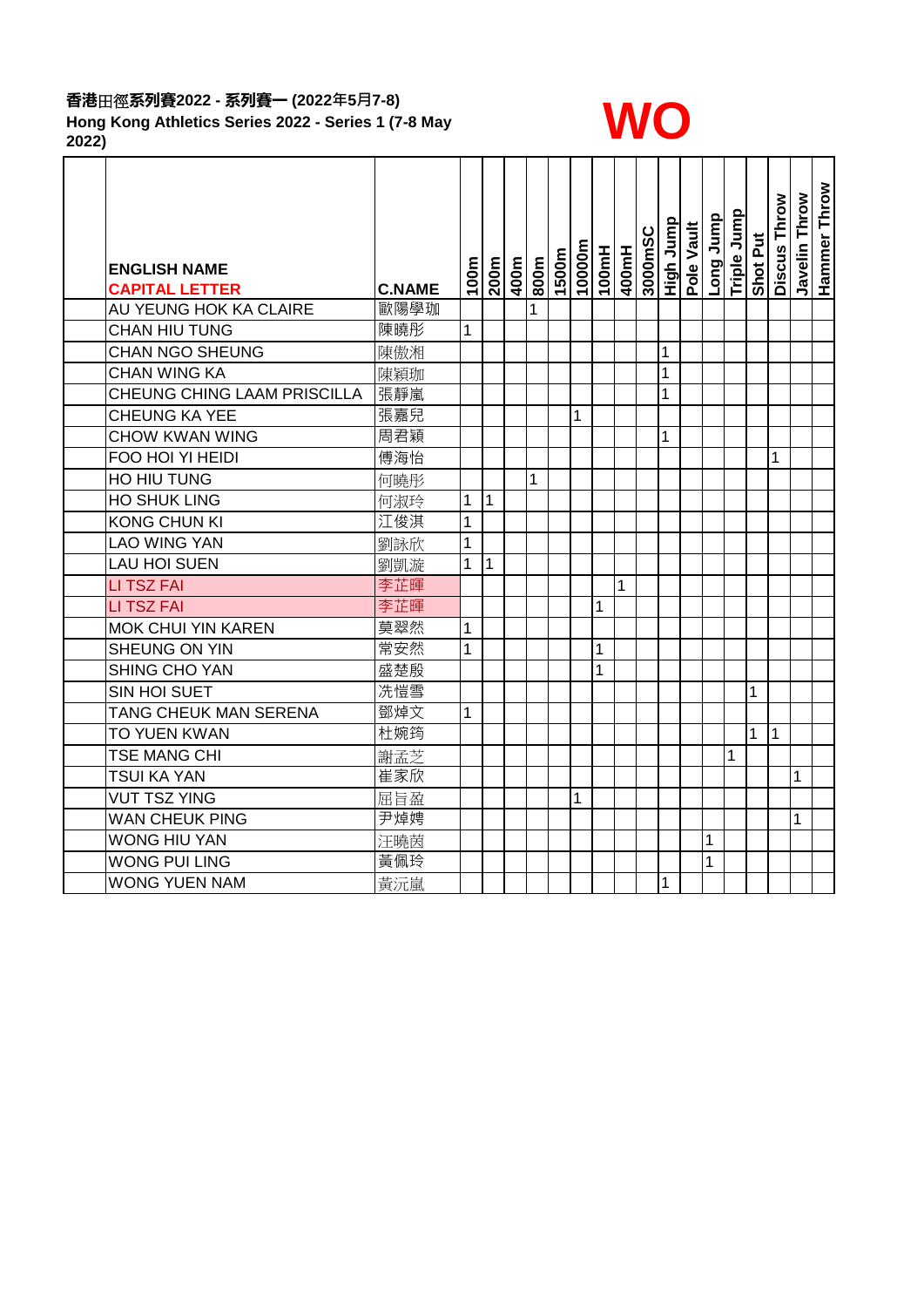## **香港**田徑**系列賽2022 - 系列賽一 (2022年5月7-8) Hong Kong Athletics Series 2022 - Series 1 (7-8**  香港出徑系列費2022 - 系列費<sup>—</sup> (2022年5月7-8)<br>Hong Kong Athletics Series 2022 - Series 1 (7-8 **WU20** May 2022)



| <b>ENGLISH NAME</b><br><b>CAPITAL LETTER</b> | <b>C.NAME</b> | 100m | 200m | 400m | 800m | 1500m | 10000m | 100mH | 400mH | 3000mSC | Jump<br>Figh | Jump<br>Long | Triple Jump | ji<br>A<br>Shot | Throw<br>Discus | Throw<br>Javelin |
|----------------------------------------------|---------------|------|------|------|------|-------|--------|-------|-------|---------|--------------|--------------|-------------|-----------------|-----------------|------------------|
| <b>CHAU TSZ KI</b>                           | 周子琪           |      |      |      |      |       |        |       |       |         |              |              |             |                 |                 |                  |
| CHU HOI YING                                 | 朱凱盈           |      |      |      |      |       |        |       |       |         |              |              |             |                 | 1               |                  |
| <b>HUANG ZHI XUN IRIS</b>                    | 黃芷璿           |      |      |      |      |       |        | 1     |       |         |              |              |             |                 |                 |                  |
| <b>LAW HEI</b>                               | 羅曦            |      |      |      |      |       |        |       |       |         |              |              |             | 4               |                 |                  |
| <b>LUO TSZ YUEN</b>                          | 羅芷元           | 1    |      |      |      |       |        |       |       |         |              |              |             |                 |                 |                  |
| <b>MA YING WEN ASHLEIGH</b>                  | 馬穎雯           |      |      | и    |      |       |        |       |       |         |              |              |             |                 |                 |                  |
| <b>WONG YAN PUI</b>                          | 黃欣珮           | 1    |      |      |      |       |        |       |       |         |              |              |             |                 |                 |                  |